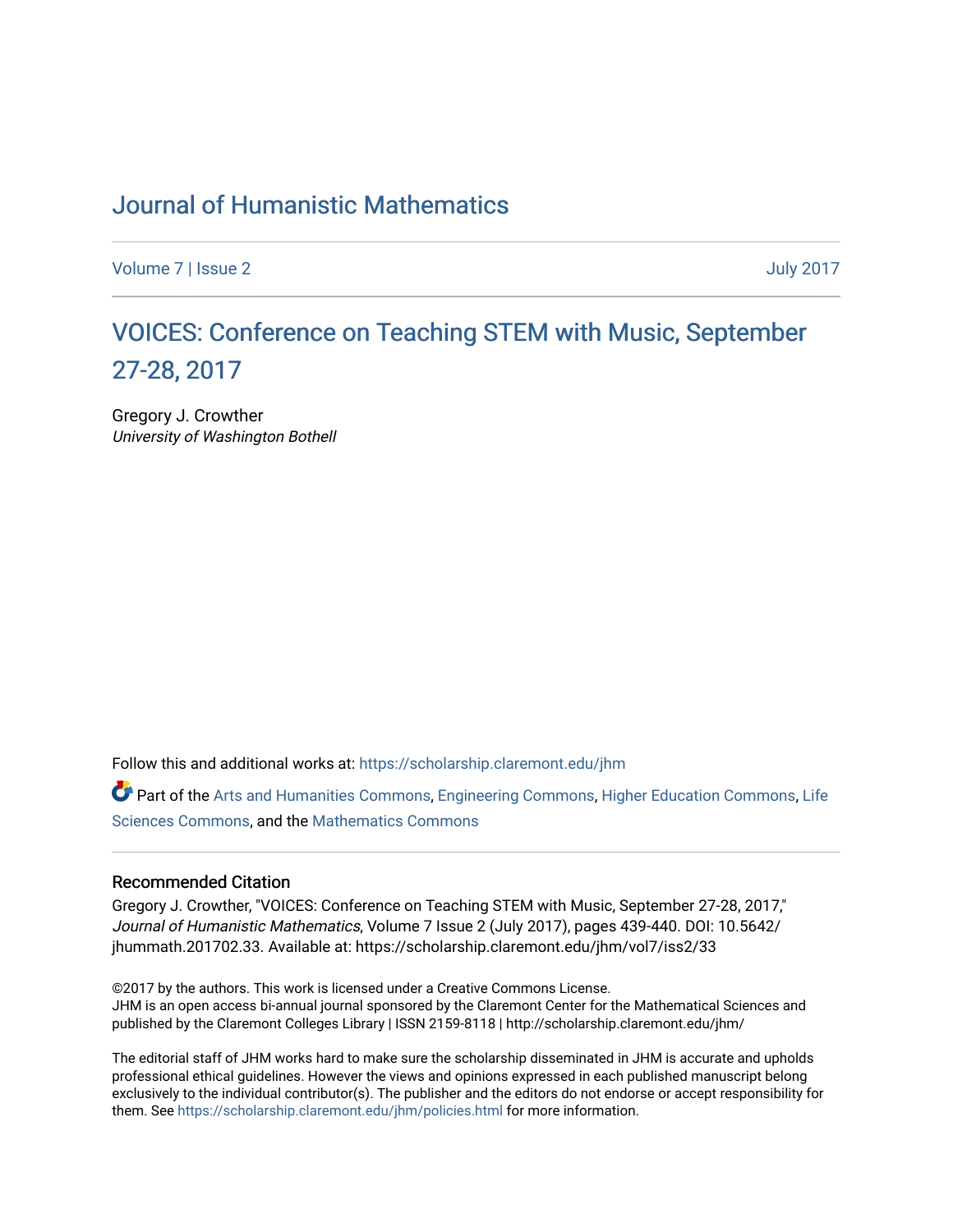# VOICES: Conference on Teaching STEM with Music September 27-28, 2017

Gregory J. Crowther

Division of Biological Sciences / School of STEM, University of Washington Bothell, USA crowther@u.washington.edu

This first-of-its-kind, online-only conference will explore the use of music to teach STEM (science, technology, engineering, and mathematics) at the college level (including AP courses). Presentations will be live-streamed from the conference website, <https://www.causeweb.org/voices>. Online registrations (for only \$10 apiece!) will be accepted at the conference website until the conclusion of the conference on September 28, 2017.

Readers of this journal may have encountered educational mathematics and statistics songs intended for classroom use, see for instance [\[1\]](#page-2-0) by Lawrence M. Lesser. However, readers may not be aware of the extent of scholarship and activity in this area (see, for instance, [\[2\]](#page-2-1)). Along these lines, a trio of statistics educators — Larry Lesser of UTEP, Dennis Pearl of Penn State, and John Weber of Georgia State — have an ongoing National Science Foundation grant for Project SMILES (Student-Made Interactive Learning with Educational Songs) in Introductory Statistics. The overall goal of this project is to make songs more interactive, and thus more impactful, by inviting students to complete the lyrics with key pieces of content.

Since this approach may also have value in other STEM courses, Project SMILES is sponsoring a series of online conferences (dubbed VOICES: Virtual Ongoing Interdisciplinary Conferences on Educating with Song) devoted to teaching STEM with music. The first will be held on September 27th and 28th, 2017.

VOICES will cover both formal research studies and practical "boots-on-the-ground" ideas on effectively communicating the ideas of STEM through song. It will include a variety of formats: a keynote presentation by Lynda Williams (the "Physics Chanteuse"); shorter invited presentations from experts in mathematics, science, music, education, and STEM outreach; and refereed sessions, interactive virtual poster sessions, and informal "songbirds-of-a-feather" discussions. All sessions will invite the active participation of a diverse audience.

[Journal of Humanistic Mathematics](http://scholarship.claremont.edu/jhm/) Vol 7, No 2, July 2017